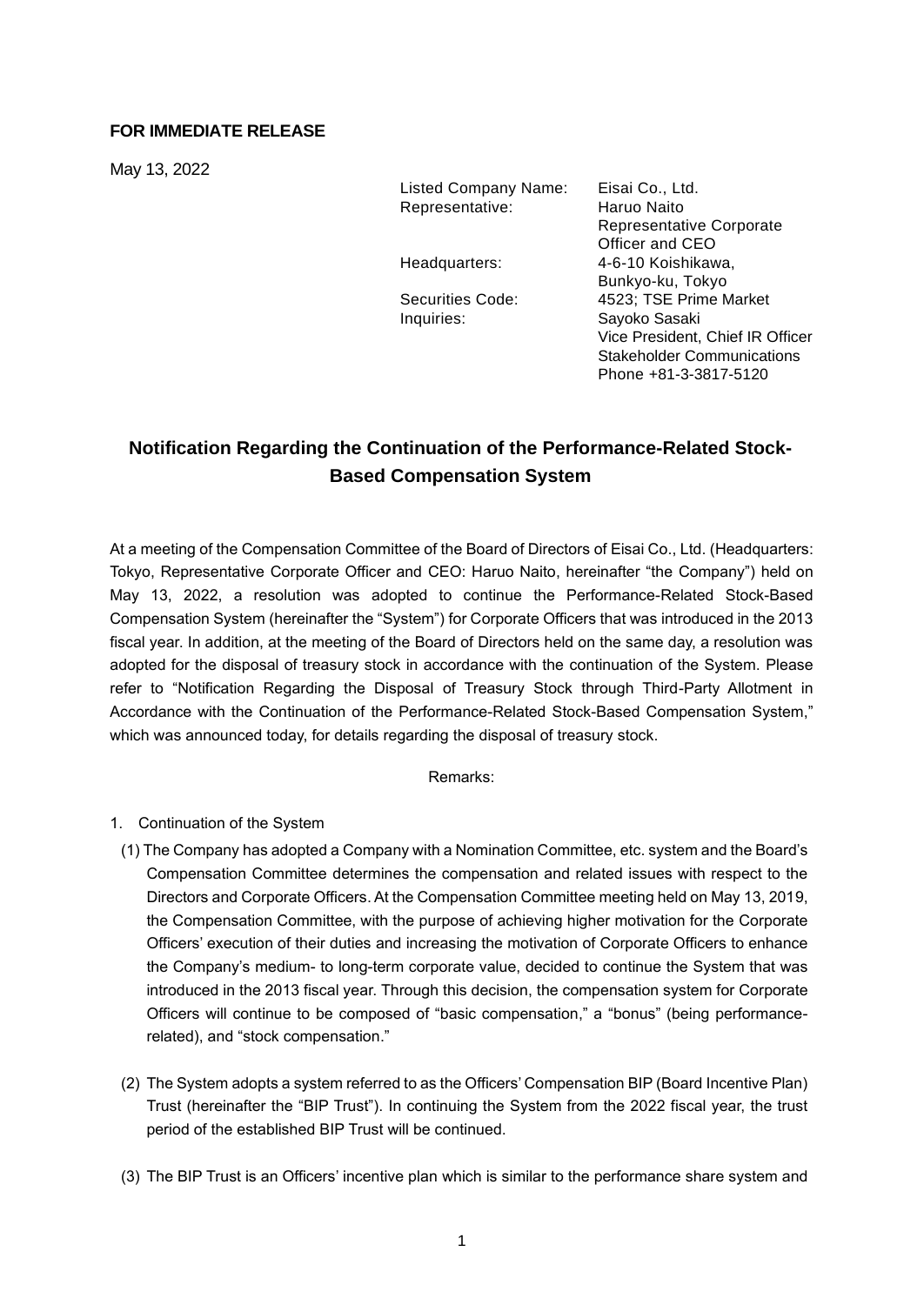restricted stock compensation system in Europe and the United States, and it is a type of compensation for Officers in which the Company's shares and a monetary amount equivalent to the Company's shares converted into cash (hereinafter the "Company's Shares, etc.") are distributed and paid to the Corporate Officers based on the degree of attainment of performance objectives (hereinafter the "Distribution, etc."). It represents a mid- to long-term incentive plan in which the Company shares are distributed to the Corporate Officers based on the degree of attainment of performance objectives each year, and it is intended to motivate the Corporate Officers to share a common sense of interest with all shareholders and to achieve higher corporate performance and stock price from the mid- to long-term perspectives of corporate management.

- (4) Such shares will be distributed to the Corporate Officers each July during the term of the BIP Trust. Furthermore, it is provided that the Corporate Officers of the Company cannot sell or purchase the Company's shares during their term of office and until one year passes after leaving office. They will continue to hold the Company's shares they receive by distribution through the System during their term of office and until one year passes after leaving office.
- 2. Outline of the System



a) Resolutions by Compensation Committee and Board of Directors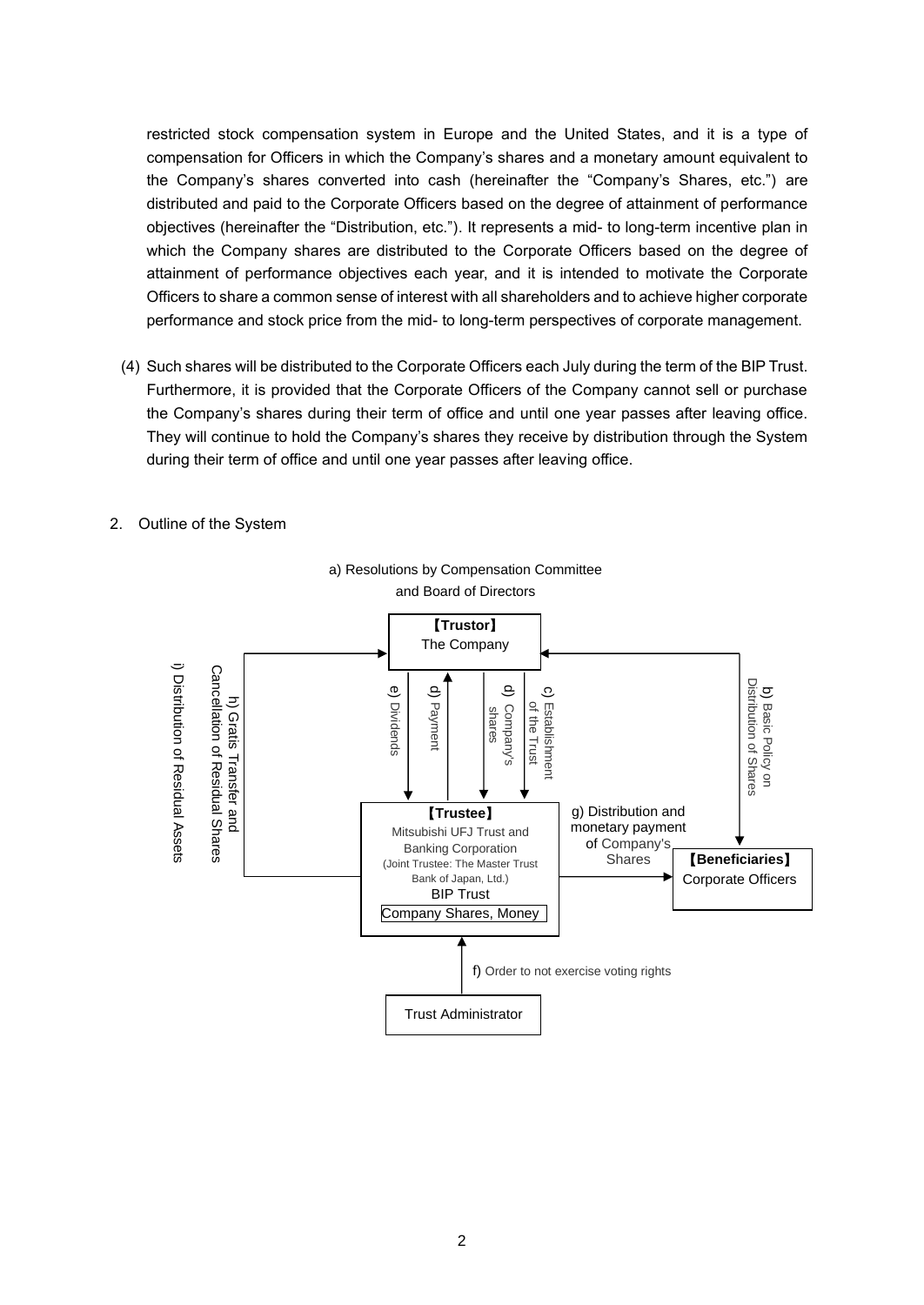- a) Since the Company has adopted a Company with a Nomination Committee, etc. system, the Compensation Committee first adopted a resolution to continue the System, and then the Board of Directors adopted a resolution to dispose of treasury stock in accordance with the System.
- b) In continuing the System, the Company has established the Basic Policy on Distribution of Shares related compensation of Corporate Officers.
- c) The Company will extend the trust period of the trust which will appoint as beneficiaries those Corporate Officers who meet the beneficiary requirements (such trust hereinafter the "Trust" and such beneficiaries hereinafter the "Beneficiaries") in accordance with the resolutions of the Compensation Committee and the Board of Directors as described in item a), and thereafter the Company will entrust additional money.
- d) In accordance with the instructions of the Trustee, the Trust will receive the allotment of the Company's shares (disposal of treasury stock) by the money additionally entrusted in accordance with item c) and the money that remains in the existing Trust. The number of shares the Trust is to acquire shall be set by way of resolution of the Board of Directors in accordance with the resolution of the Compensation Committee as described in item a).
- e) Distributions of dividends with respect to the Company's shares within the Trust will be made similar to other shares.
- f) Voting rights for the Company's shares within the Trust shall not be exercised during the Trust Period.
- g) In July of each year during the Trust Period, the Corporate Officers who meet the beneficiary requirements will receive a certain proportion of the Company's shares and the monetary amount equivalent to the shares converted to cash that can be obtained by converting a certain proportion of the Company's shares, based on Company-wide performance attainment for each fiscal year.
- h) If there are any residual shares at the expiration of the trust period due to Company-wide performance objectives not being attained during the trust period, etc., the Trust will continue to be used as the System or an incentive plan similar thereto by extending the trust agreement and making additional trusts, or such shares will be transferred, gratis, from the Trust to the Company, and will be cancelled by way of a resolution of the Board of Directors.
- i) Upon the termination of the Trust, the residual assets, after the distribution to the Beneficiaries is completed to the extent that trust expense reserves remain after deducting the stock acquisition funds from the trust money, will belong to the Company. In addition, any amount in excess of the trust expense reserves will be donated to organizations which have no conflict of interest with the Company or the Company's Directors or Corporate Officers.

(Note) If there are no longer any Company's shares in the Trust due to the distribution of the Company's shares or payment of the monetary amounts equivalent to the shares converted for cash to Corporate Officers that meet the Beneficiaries requirements, the Trust will end before the trust period expires. Furthermore, the Company may entrust additional money to the Trust acquire additional Company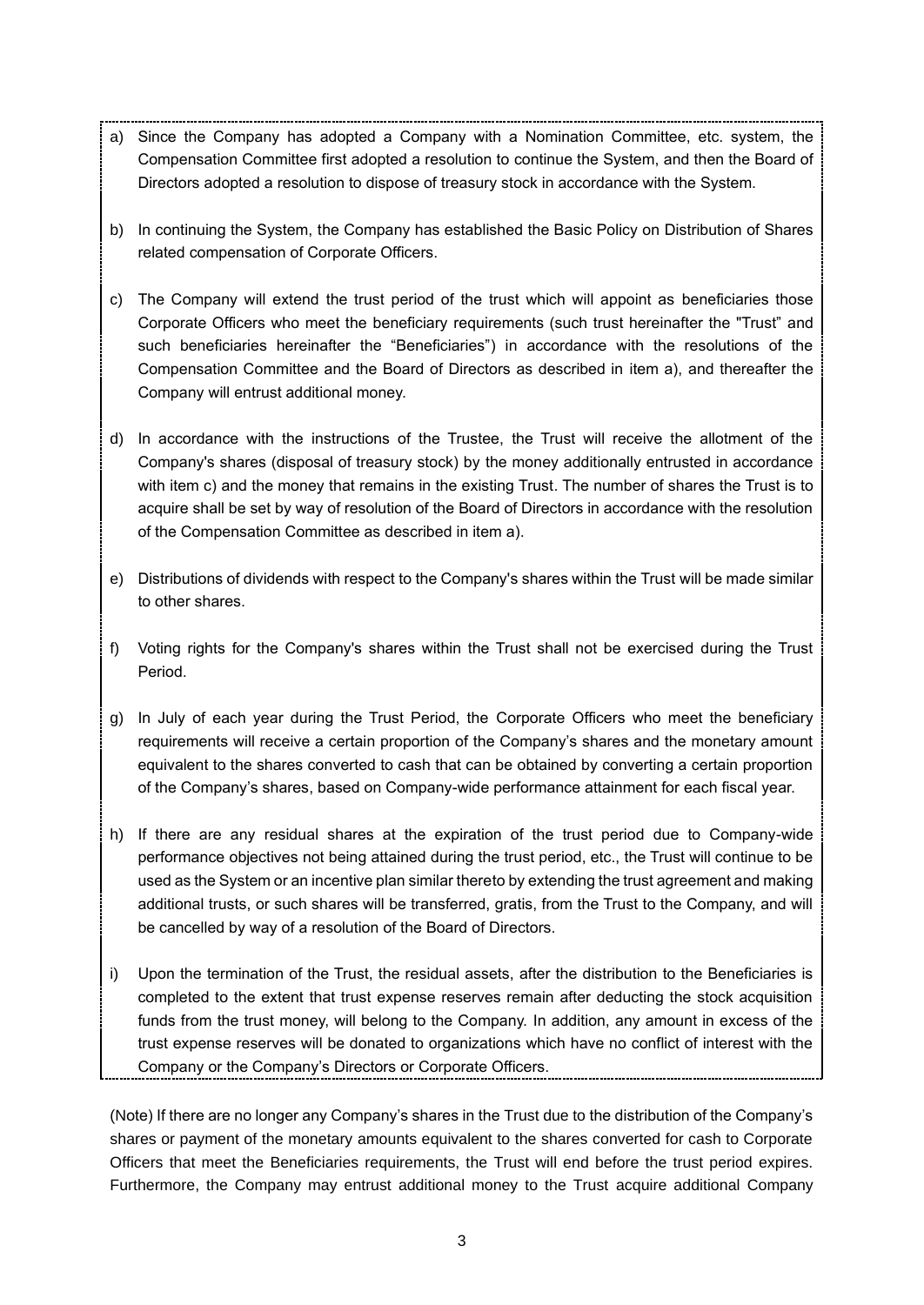shares or trust compensation and to meet Trust expenses.

(1) Outline of the System

After extension, the System allows the Company to annually make Distributions, etc. of the Company's Shares, etc. to the Corporate Officers as compensation in accordance with the degree of attainment of Company-wide performance objectives set each fiscal year. The term of the System is for three years from the fiscal year ending on the last day of March 2023 and continuing to the fiscal year ending on the last day of March 2025.

(2) Resolution by the Compensation Committee and Resolution of the Board of Directors relating to the continuation of the System

Since the Company has adopted a Company with a Nomination Committee, etc. system, the compensation of Directors and Officers is determined through the Compensation Committee. Therefore, for the continuation of the System, the Compensation Committee adopted a resolution to extend the Trust, and, thereafter, the Board of Directors also adopted the necessary resolutions to determine the amount of money to be contributed to the Trust, the number of shares to be acquired by the Trust, and other necessary matters.

#### (3) Subjects of the System (Beneficiary Requirements)

The subjects of the System are the Corporate Officers of the Company, and by completing the prescribed procedures to confirm their status as Beneficiaries, they are eligible to receive the Company's Shares, etc. each July during the Trust Period on the condition that the following Beneficiary requirements have been met:

- a) During the Trust Period, the Corporate Officer must be a party to an engagement contract with the Company;
- b) The Corporate Officer must not retire or resign from the Company during the term set forth in the Articles of Incorporation;
- c) The number of shares to be distributed is determined by the Compensation Committee through the calculation formula set forth in item (5) below; and
- d) The Corporate Officer must not commit certain types of misconduct.

#### (4) Post-extension Trust Period

After extension, the Trust Period that will be subject to the System will be three years, from August 1, 2022 (scheduled) to the end of July 2025 (scheduled).

At the end of the Trust Period, the System can be continued by extending the Trust Period and adding trusts, in accordance with a resolution of the Company's Compensation Committee and Board of Directors.

Further, in the case of adding trusts, any of the Company's shares (excluding shares scheduled to be allotted to Corporate Officers, which have not yet been completely allotted; hereinafter "Residual Shares") and money (hereinafter "Residual Money") remaining in the Trust assets on the final day of the Trust Period prior to extension (such shares and money hereinafter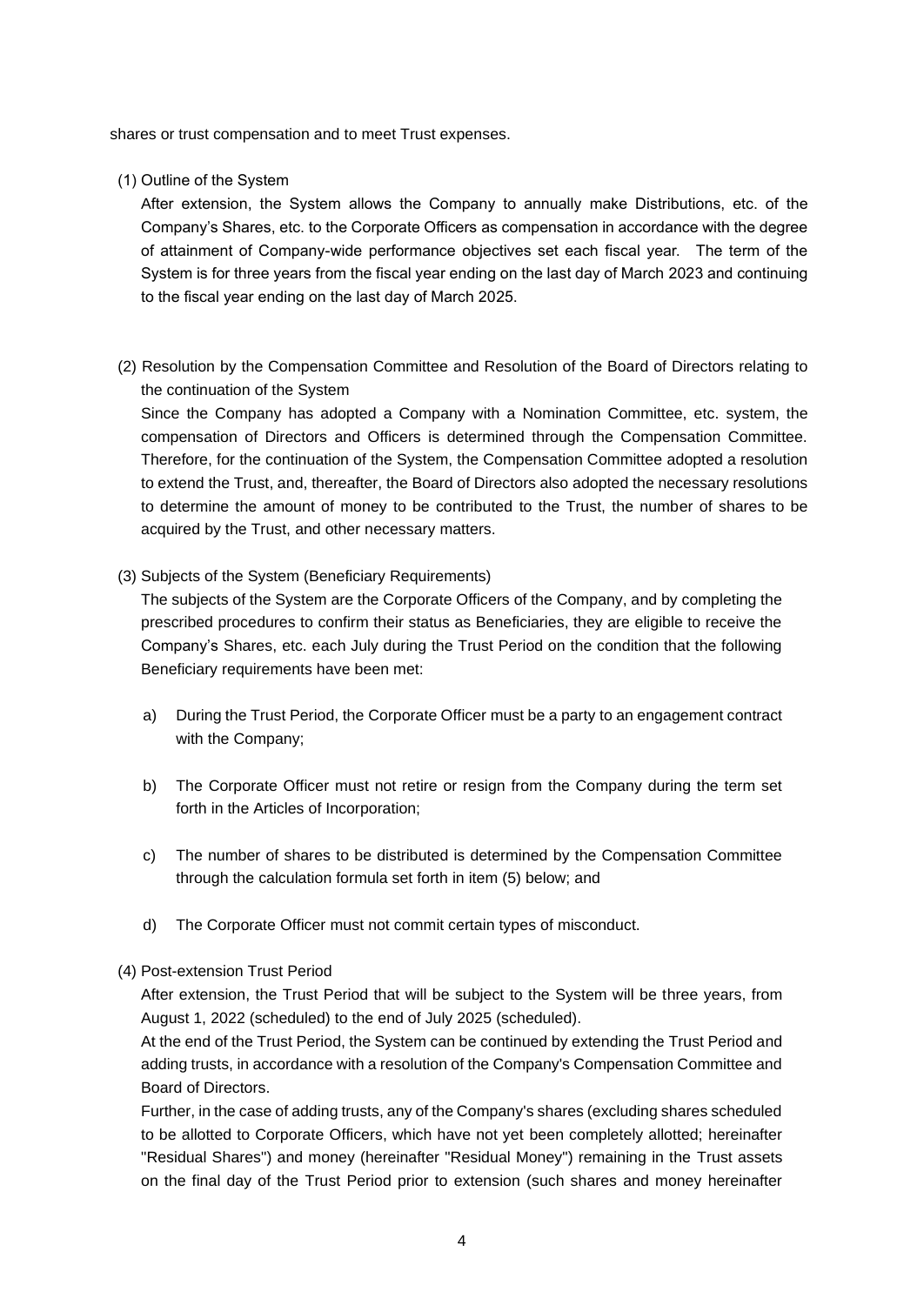referred to collectively as "Residual Shares, etc.") shall be succeeded by the BIP Trust that is extended.

(5) Number of shares to be distributed to the Corporate Officers (including the number of shares subject to conversion to cash)

The number of shares to be distributed to the Corporate Officers (including the number of shares subject to conversion to cash) is to be determined by the Compensation Committee based on the attainment of Company-wide performance objectives for each fiscal year, ending at the end of March, during the Trust Period, in accordance with the following formula:

(Formula) Number of shares distributed (per year) Number of shares distributed (per year) = Base number of shares distributed by position (A)  $x$ Degree of attainment of Company-wide performance objectives (B)

- (A) "Base number of shares distributed by position" shall be calculated by dividing 10% of the total compensation for the particular Corporate Officer's position as determined by the Compensation Committee by the higher of (i) the average closing price for normal transactions (hereinafter the "Closing Price") of the Company's shares on the Tokyo Stock Exchange on each day (except for days on which there were no transactions) belonging to the month of the additional entrustment date of the year the system is extended (May 30, 2022 (scheduled)) (rounded down to the nearest yen), or (ii) the Closing Price on the day of the additional entrustment of the year the System is extended (if there is no Closing Price on such day, the Closing Price on the most recent prior transaction date).
- (B) "Degree of attainment of Company-wide performance objectives" shall be evaluated and calculated by the Compensation Committee by looking at the total amount of evaluation points calculated based on the achievement of the Company's consolidated sales revenue, consolidated operating profit, consolidated profit for the year (attributable to the parent company), and consolidated return on equity (consolidated ROE) each fiscal year. As a result, the number of shares to be distributed will be determined within the range of 0-150% of the "Base number of shares distributed by position".
- (6) Amount of trust money to be additionally entrusted to the Trust and the number of shares to be additionally acquired by the Trust

The amount of trust money to be additionally entrusted to the Trust and the number of shares to be additionally acquired by the Trust shall be calculated as follows.

Amount of trust money to be additionally entrusted to the Trust: JPY 322,350,000 (\*)

\*The amount of the total of the above additional trust amount and the Residual Money succeeded from the existing BIP Trust will be allocated to the funds for acquiring shares for the Trust, Trust compensation, and Trust expenses.

Number of shares to be additionally acquired by the Trust:

61,000 Shares (\*)

\*The number of shares of the total of the above number of shares to be additionally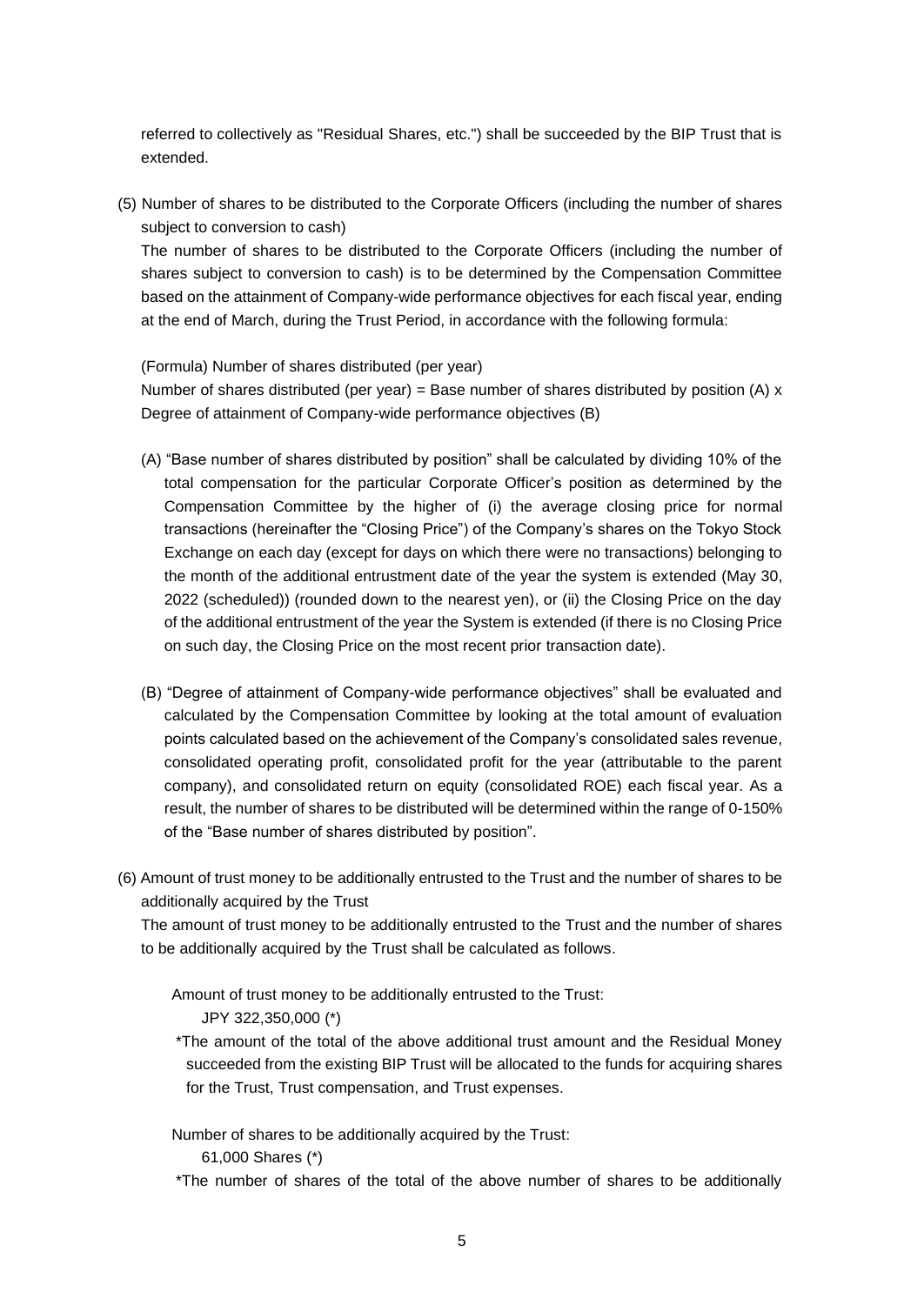acquired by the Trust and the Residual Shares to be succeeded from the existing BIP Trust will be the number of shares of the Company's Shares, etc., for which the Distribution, etc., to Corporate Officers is expected during the Trust Period of the Trust.

The amount of money to be additionally entrusted to the Trust will be calculated taking into consideration the amount of compensation of the Corporate Officers as well as the Trust compensation and Trust expenses.

The number of shares to be additionally acquired shall be set to the level required for distributions in the event of the highest attainment of Company-wide performance objectives, with reference to the present stock price level and the present composition of the Corporate Officers.

(7) The method of acquiring the Company's shares through the Trust

After extension, the acquisition of the Company's shares by the Trust is scheduled to be conducted by way of the disposal of the Company's treasury stock, in accordance with the number of additionally acquired shares and amount of money for the share acquisitions stipulated in item (6) above.

(8) The method and period of the Distribution, etc. of the Company's Shares, etc. to the Corporate **Officers** 

"Distribution, etc. of the Company's Shares, etc." means to receive the distribution of shares from the Trust for half the number of the Company's shares distributed to the Corporate Officers (provided that shares representing less than one unit will be converted within the Trust and the payment of the monetary amount equivalent to such shares converted to cash will be received), and, for the remaining half the number of the Company's shares, to receive payment of the monetary amount equivalent to the shares converted to cash after they are converted within the Trust.

Corporate Officers who fulfill the Beneficiary Requirements shall receive the Distribution, etc. of the Company's Shares, etc. in July of every year during the Trust Period. Furthermore, it is provided that the Corporate Officers of the Company cannot sell or purchase the Company's shares during their term of office and until one year passes after leaving office. They will continue to hold the Company's shares they receive by distribution through the System during their term of office and until one year passes after leaving office.

If a Corporate Officer dies during the Trust Period, in principle, with respect to the number of all of the Company's shares for which the Distribution, etc. was determined at such time, the heirs of such Corporate Officer shall receive payment from the Trust of the monetary amount equivalent to the shares converted to cash after they are converted within the Trust.

- (9) Exercise of voting rights with regard to the Company's shares within the Trust In order to ensure the neutrality of the Trust's management, the voting rights of the Company's shares in the Trust are not to be exercised during the Trust Period.
- (10) Handling of the dividends relating to the Company's shares within the Trust The dividends for the Company's shares in the Trust shall be received by the Trust, and shall be allocated towards the Trust compensation and Trust expenses.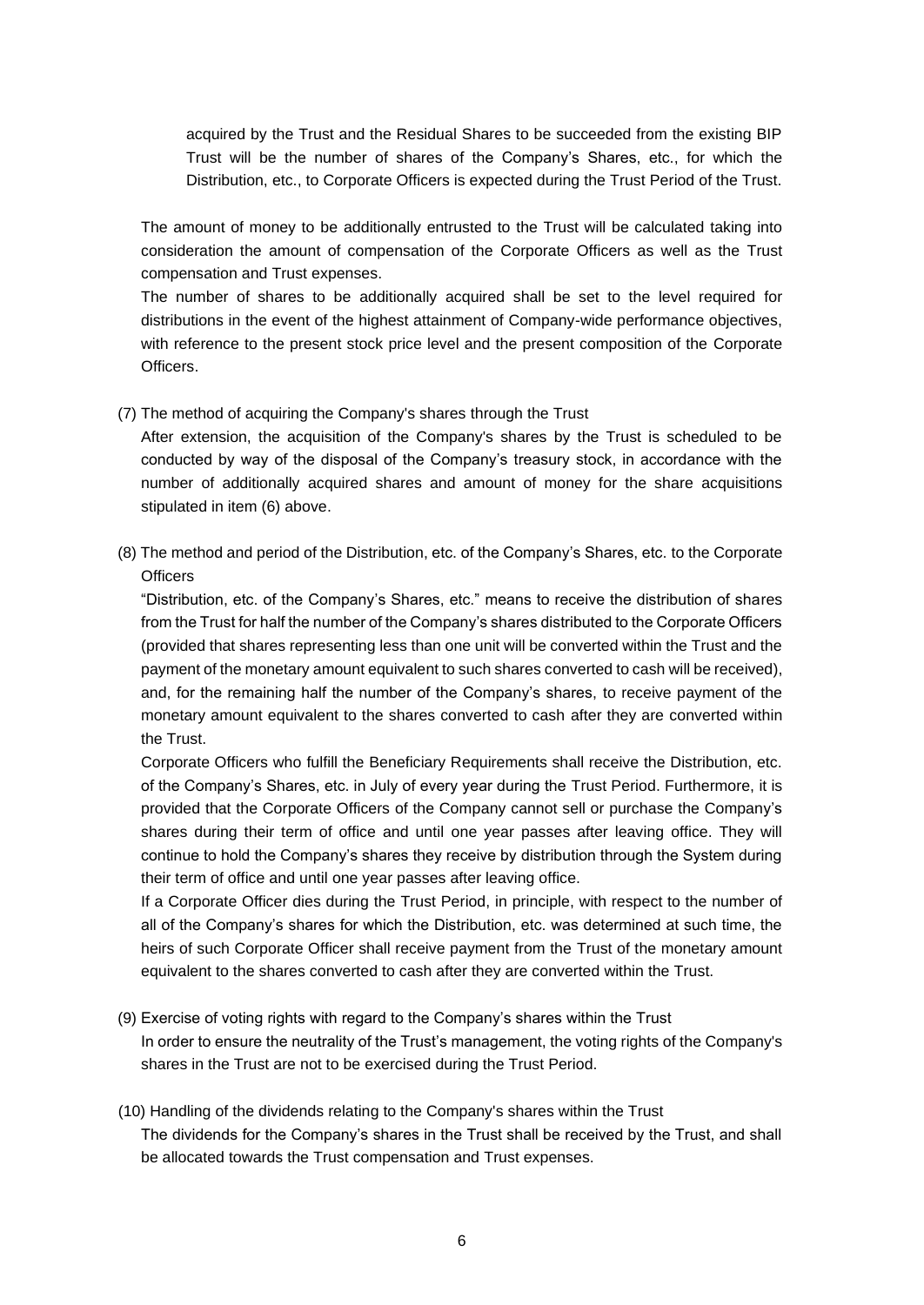#### (11) Handling of the Trust at its expiration

If there are any Residual Shares at the expiration of the Trust Period due to Company-wide performance objectives not being attained during the Trust Period or for other reasons, the Trust will continue to be used as the System or an incentive plan similar thereto by extending the trust agreement and making additional trusts. If the Trust will end due to the expiration of the Trust Period, as a means for sharing and boosting the earnings per share for the shareholders, a gratis transfer of such Residual Shares shall be conducted from the Trust to the Company and the Company is scheduled to cancel the Residual Shares in accordance with a resolution of the Board of Directors.

Furthermore, the balance of the dividends related to the Company's shares within the Trust that exist at the expiration of the Trust Period will be utilized as share acquisition funds if the Trust will continue to be used, but if the Trust will be terminated due to the expiration of the Trust Period, the amount that exceeds the Trust expense reserves are expected to be donated to organizations which have no conflict of interest with the Company or the Company's Directors or Corporate Officers.